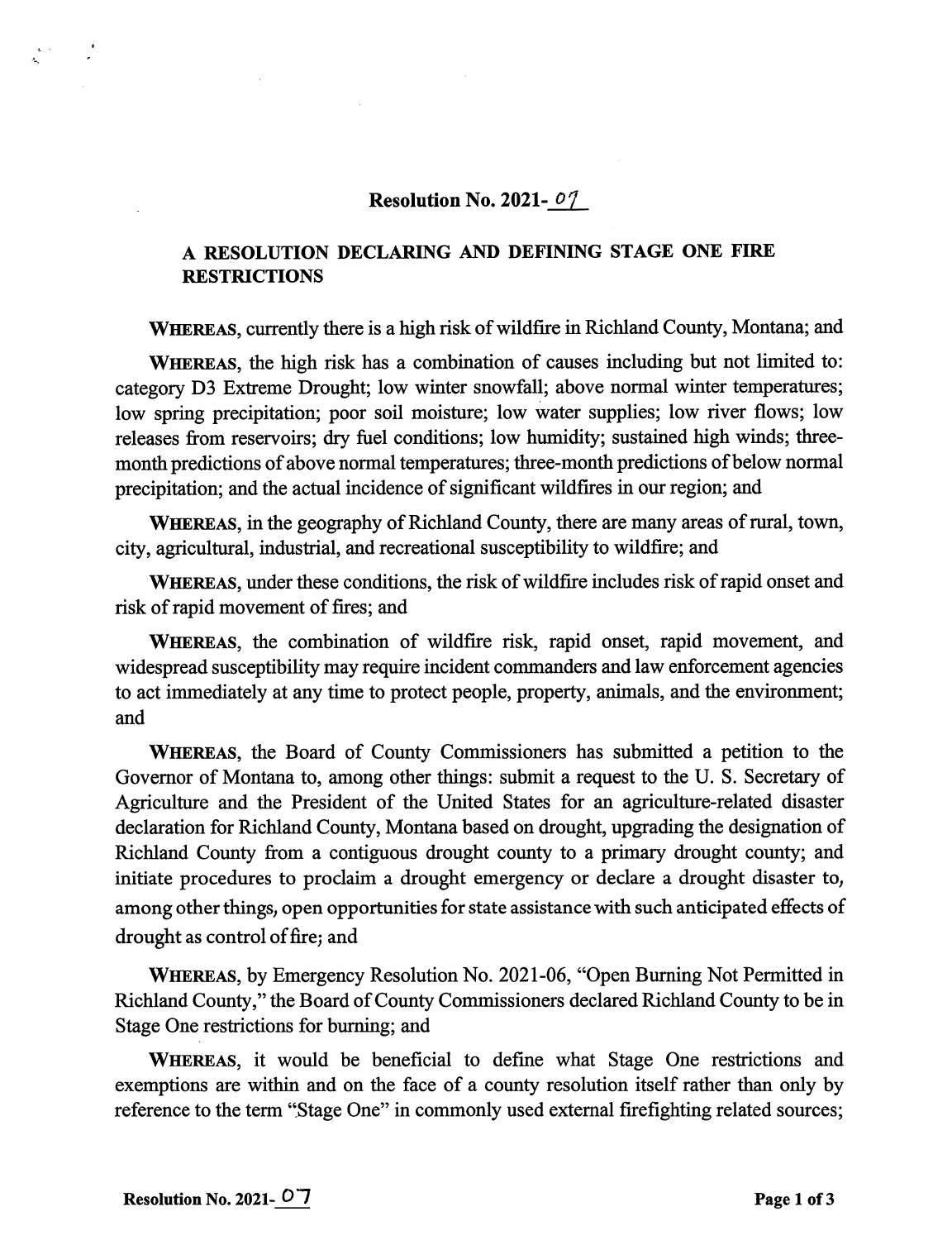NOW, THEREFORE, IT Is HEREBY RESOLVED by the Board of County Commissioners of Richland County, State of Montana this  $\frac{q\psi}{q}$  day of  $\frac{p\psi}{q}$ 2021, that:

- 1. Geographic Application. The declaration of Stage One fire restrictions by Emergency Resolution No. 2021-06 applies to all public and private land not under the jurisdiction of an incorporated municipality, a Montana state government agency, or a U. S. federal government agency. They do not apply within an incorporated municipality.
- 2. Prohibited Acts. Stage One fire restrictions include prohibition of the following:
	- A. Building, maintaining, attending, or using a fire, campfire, warming fire, charcoal grill fire, fused explosive, or explosive target unless noted and allowed in an exemption stated in this resolution.
	- B. Smoking, except within an enclosed vehicle or building, a developed recreation site, or while stopped in a area at least three (3) feet in diameter that is barren or cleared of all flammable materials.
	- C. Ignition, setting off, or using any fireworks that require an open flame or spark to ignite or that emit sparks, flame, or burning matter.
	- D. Welding or operating acetylene or other torch with open flame except in cleared areas of at least 10 feet in diameter and in possession of a pressurized fire extinguisher.
	- E. Any other activity that poses a significant risk of starting a fire.
- 3. Exemptions. The following are exempt from Stage One restrictions:
	- A. Activity covered by a written permit from a duly constituted authority that specifically authorizes an act otherwise prohibited.
	- B. Using pellet grills, electric powered pellet grills, or grills solely fueled by liquid petroleum, LPG fuels, or propane equipped with operable shut-off valves or shut-off switches.
	- C. Activities in designated areas specifically authorized in those areas by written notice by a duly constituted authority posted at the site of a designated area.
	- D. Bum barrels with spark arresters, with a pressurized water supply or pressurized fire extinguisher on site, and with continuous human monitoring.
	- E. Federal, state, and local officers or members of an organized rescue or firefighting force while in the performance of their duties as such officers or members, and other exemptions established by such forces.